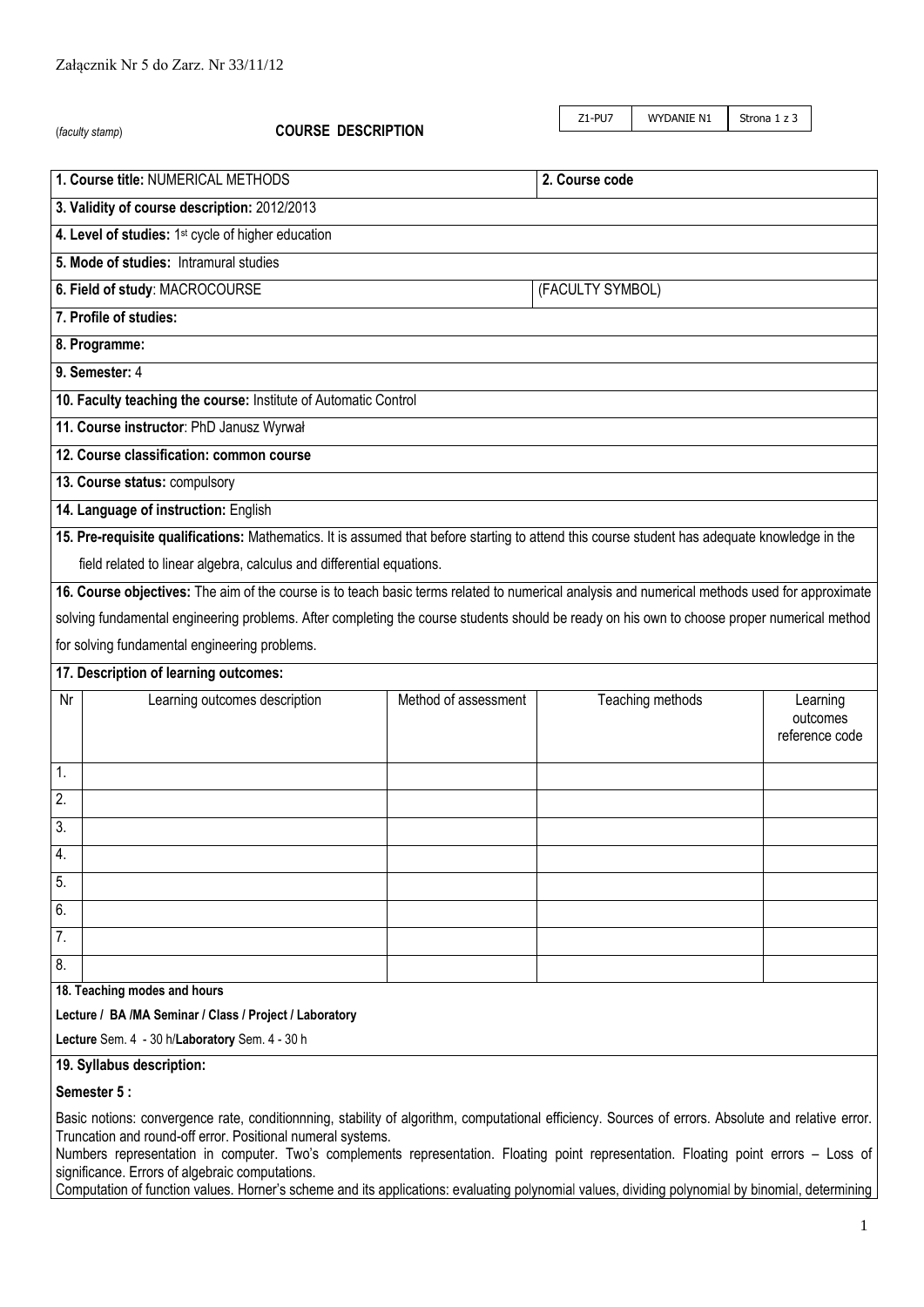interval of real roots, evaluating values of polynomial derivatives, determining decimal representation of numbers of different positional numeral systems, expanding polynomial in terms of powers of binomial, determining coefficients of polynomial after change of variable.

Continued fractions. Convergents of the continued fractions. Continued fraction expression of a real number. Convergence of continued fractions. Definition of analytical function of real variable. Taylor and Maclaurin series expansions. Errors of series expansions.

Interpolation. Formulation of the interpolation problem. Geometric interpretation. Basis functions. Lagrange's interpolating polynomial. Newton's interpolating polynomial. Divided differences. Linear difference operators, their properties and computations schemes. Relationships between divided differences and difference operators. Newton's interpolation polynomial with divided differences and difference operators. Errors of interpolation. Relationships between different interpolation polynomials. Examples.

Numerical differentiation. Differential operators and their relationship with difference operators. Formulas for numerical differentiation. Examples. Numerical integration. Formulation of numerical integration. Newton-Cotes formula for numerical integration. Other numerical integration methods – Gauss formula, Chebyshev formula. Relationships between different integration methods. Examples.

Approximation. Formulation of the approximation problem. Different types of approximation. Space of square integrable functions. Least square approximation method. Examples of orthogonal and orthonormal bases. Point approximation. Uniform approximation in the space of continuous functions. Weierstrass Theorem. Chebyshev polynomials and their application in uniform approximation. Examples.

Solution of systems of linear equations. Conditioning of systems of linear equations. Direct methods. Algorithm of Gauss elimination method with full and partial pivoting. Inverse matrix determination. LU factorization. Cholevsky method. Examples. Iterative methods.

Eigenvalues and eigenfunctions. Definitions of eigenvalues and eigenvectors. Finding the greatest real eigenvalue and corresponding eigenvector - Power method. Matrix reduction. Inverse iteration. Jacobi method. Examples. eigenvector – Power method. Matrix reduction. Inverse iteration. Jacobi method. Examples. Approximate solution of nonlinear equations. Bisection method. Regula falsi method. Newton's method. Secand method. Comparison of convergence rates. Bernoulli method. Examples.

Approximate solution of ordinary differential equations. Newton's method and its modifications. Runge-Kutty method. Taylor's method. Piccard's method. Examples.

## **Laboratory exercises**

- 1. Theory of Errors
- 2. Calculation of Function Value
- 3. Interpolation
- 4. Numerical Differentiation
- 5. Numerical Integration
- 6. Approximation
- 7. Solving Systems of Linear Equations
- 8. Determining Eigenvalues And Eigenvectors of Matrix
- 9. Approximate Solving of Non-Linear Equations
- 10. Approximate Solving of Ordinary Differential Equations
- 11. Approximate Solving of Partial Differential Equations
- 12. Approximate Solving of Integral Equations

**20. Examination:** ----

Klamka J., Pawełczyk M., Wyrwał J., Numerical Methods. students' book, Gliwice, 2001

Kincaid D., Cheney W., Numerical Analysis: mathematics of scientific computing. Pacific Grove: Books/Cole Publ. Co., 2002

Ralston A., A First Course In Numerical Analysis. McGraw-Hill, 1965.

Burden R., Faires J., Numerical Analysis. Boston: PWS-KENT Publ. Co, 1985.

Demidowicz B. P., Maron I., Computational mathematics. Moscow: Mir Publ., 1987.

Press W. H. [et al.], Numerical recipes : the art of scientific computing. Cambridge University Press, 2007.

**22. Secondary sources:**

Ayyub B., McCuen R., Numerical Analysis for Engineers. Prentice Hall, 1996

| 23. Total workload required to achieve learning outcomes |  |  |
|----------------------------------------------------------|--|--|

| Lp. | Teaching mode:                | Contact hours / Student workload hours |
|-----|-------------------------------|----------------------------------------|
|     | Lecture                       | 30/20                                  |
| 2   | Classes                       | 30/20                                  |
| 3   | Laboratory                    | 0/0                                    |
| 4   | Project                       | 0/0                                    |
| 5   | <b>BA/ MA Seminar</b>         | 0/0                                    |
| 6   | Other                         | 0/0                                    |
|     | Total number of hours         | 60/40                                  |
|     | 24. Total hours: 100          |                                        |
|     | 25. Number of ECTS credits: 4 |                                        |